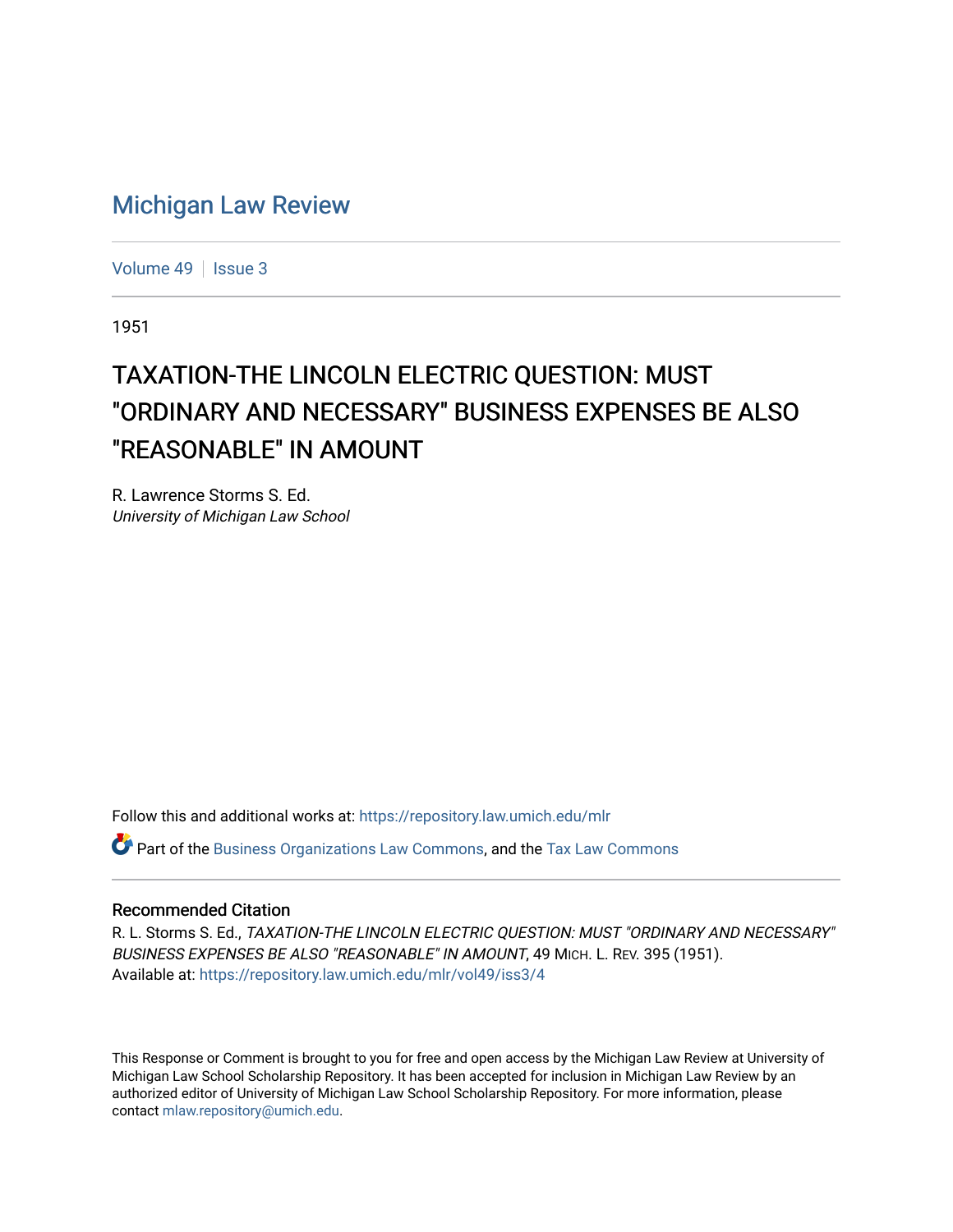### **COMMENTS**

TAXATION-THE LINCOLN ELECTRIC OuESTION: MusT "ORDI-NARY AND NECESSARY" BusINEss EXPENSES BE Ar.so "REASONABLE" IN AMOUNT?-The United States Court of Appeals for the Sixth Cir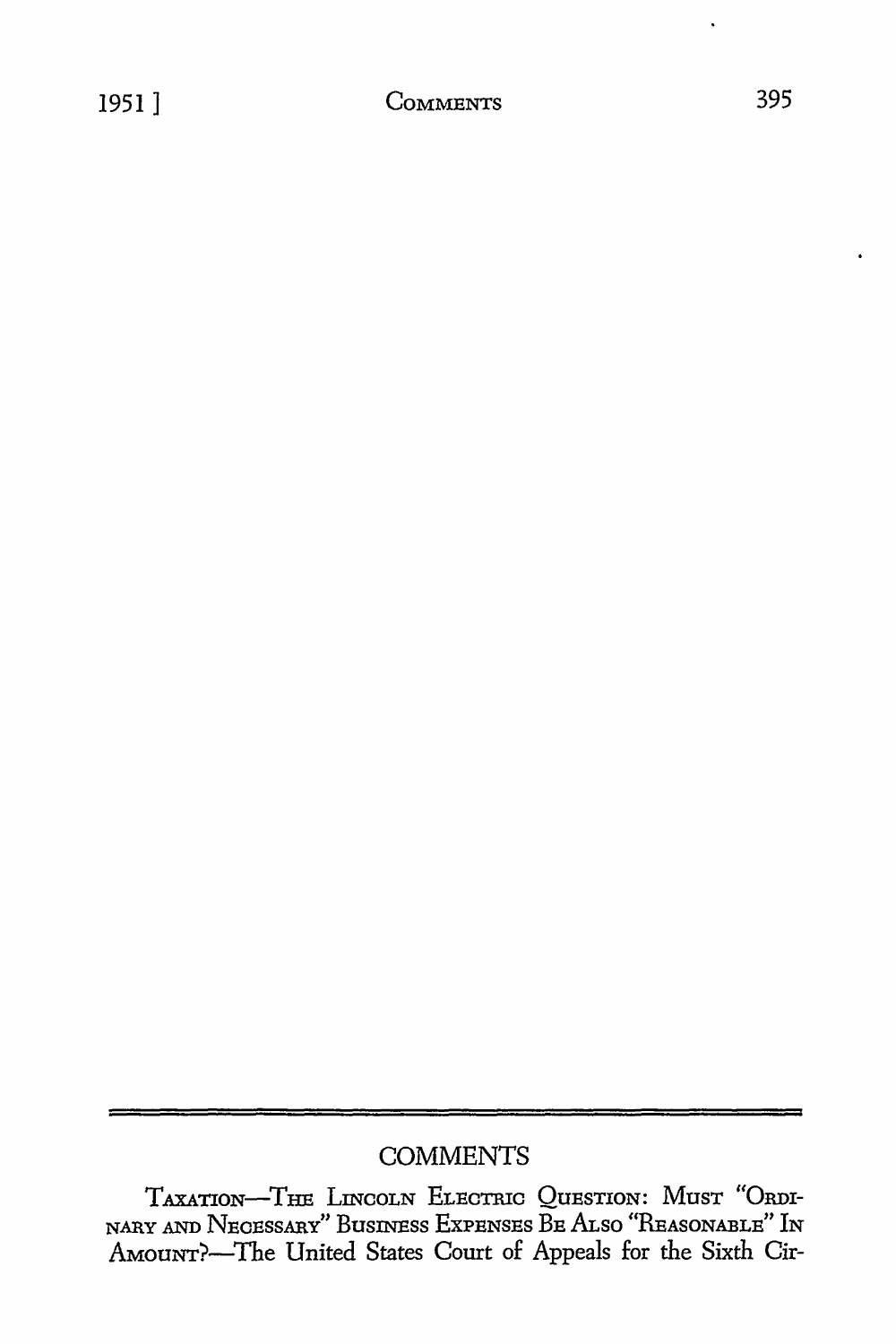cuit has recently determined in *Commissioner v. Lincoln Electric* Co.1 that the element of reasonableness is inherent in the phrase "ordinary and necessary" as used in-the paragraph of the Internal Revenue Code authorizing deductions for business expenses.<sup>2</sup> It will be of interest to develop the history of the case throughout its ten years of litigation, to examine some of the collateral points raised, and to attempt a critique of the merits of the court's position.

I

#### *Facts, Background, and History of the Litigation*

The undisputed facts showed that the Lincoln Electric Company of Cleveland, Ohio, manufactured and sold welding supplies, electrodes, and electric arc welding machines. Eighty-five per cent of the employees operated on a piece-work rate without restriction upon the amount anyone produced. The base pay of other employees whose duties could not be made the basis of a scientifically ascertained piece-work treatment was the same or higher than the wage rate paid by community competitors. An annual bonus plan was initiated in 1934 which in 1940 amounted to approximately 100% of base pay, about a year's wages to the employees.

In 1936 the Employees' Advisory Board suggested as an addition to the incentive plan an employees' retirement annuity policy. Lincoln purchased such a plan from the Sun Life Insurance Company of Canada and paid premiums annually after 1936, paying \$400,000 in 1940, and \$575,000 in 1941.<sup>3</sup>

Also in 1941, and again at the suggestion of the Employees' Advisory Board, the company adopted an employees' trust, and paid into it \$1,000,000 which otherwise would have been paid to the employees as part of their bonus. This fund and the earnings were to be distributed to the employees at the end of ten years, or prior thereto, at the direction of the Employees' Trust Advisory Committee, but in no case could any part of the trust estate revert *to* the company or be used for its benefit.

The results of these incentive provisions were immediate and gratifying. By 1941, work stoppages and other labor difficulties were elimi-

3 Premium payments for the years prior to 1940 were not contested.

<sup>1 (6</sup>th Cir. 1949) 176 F. (2d) 815.

<sup>&</sup>lt;sup>2</sup> I.R.C., 26 U.S.C.A. (1948) §23(a)(1)(A) states that in computing net income there "shall be allowed as deductions. . . . All the *ordinary and necessary expenses* paid or incurred during the taxable year in carrying o *allowance* for salaries or other *compensation* for personal services actually rendered. . . ." Emphasis added.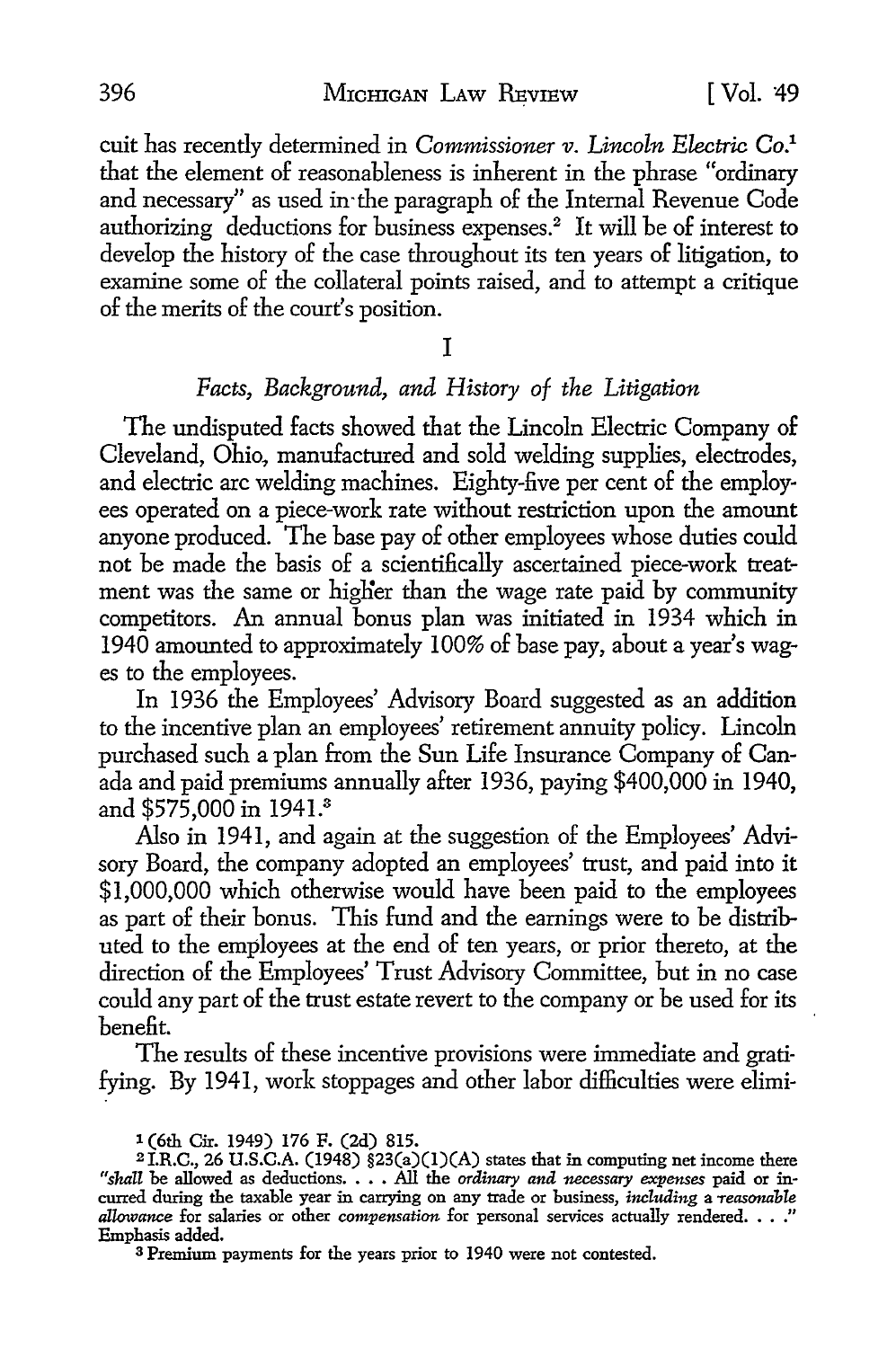nated; the hours of direct labor required to manufacture a given unit were cut in half, as was the selling price; and the productivity of an individual employee, and dividends, earned surplus, and undivided profits were greatly increased. The uncontradicted evidence showed the incentive plan to be responsible for those happy results.<sup>4</sup>

In its return for the year 1940, the taxpayer deducted from gross income the annuity premiums, and in its return for 1941 deducted the annuity premiums and the trust payment. The commissioner disallowed the deductions and determined a deficiency for both years.

In the first appearance in the Tax Court, $5$  the company protested the assessment of additional taxes and contended that the amounts paid were properly deductible either (1) as compensation paid for personal services actually rendered, or (2) as ordinary and necessary expenses of carrying on its business,<sup>6</sup> or  $(3)$  as part of the cost of goods sold,<sup>7</sup> but lost on all three grounds. The reasoning of the Tax Court on each ground may be briefly stated as follows. ( l) The payments were not compensation for services rendered because:<sup>8</sup> neither the employee nor his estate would be entitled *to* receive anything of value in the future unless he remained an employee and rendered services in that employment;9 the statute pre-supposes that *to* be deductible as compensation the expenditure must have been paid to the employee, i.e., an immediate correspondence is required between the deduction of one taxpayer and the taxability of another; the payments were voluntary and not pursuant *to* either a prior agreement or enforceable obligation. (2) The payments were not ordinary and necessary business expenses because: even if ordinary, "necessary" means more than commendable; if ever necessary *to* build up and retain a loyal and efficient working force, such a force had already been developed; if anything, the amounts

<sup>4</sup>Judge Simons, speaking for the court in the first appeal of the case, (6th Cir. 1947) 162 F. (2d) 379, said, "This appraisal of the results of the taxpayer's labor policy sufficiently illuminates the picture, even if a model of understatement. . . ."

<sup>5</sup>Lincoln Electric Co. v. Commissioner, 6 T.C. 37 (1946).

6 The first two grounds urged were based on I.R.C. §23(a)(l)(A), supra note 2. Deductions "shall" be allowed for "all the ordinary and necessary expenses" of a business, "including a reasonable allowance for salaries or other compensation. • • ."

T Gross income includes "gains, profits, and income derived from  $\dots$  the transaction of any business carried on for gain or profit.  $\dots$ " I.R.C. §22(a). In the case of a manufacturing business, "'gross income' means the total sales, the cost of goods sold. . . ." Treas. Reg. lll, §29.22(a)-5.

<sup>8</sup> Since the payments did not qualify as "compensation," the court thought it unnecessary to pass on the question of reasonableness. That question became "moot."

9 Under the annuity the employee would have to survive to retirement age and have worked all that while unless the paid-up annuity equaled his salary or \$3500. As for the trust, the court thought any benefit to the employee was too illusory and too much subject to the control of the committee.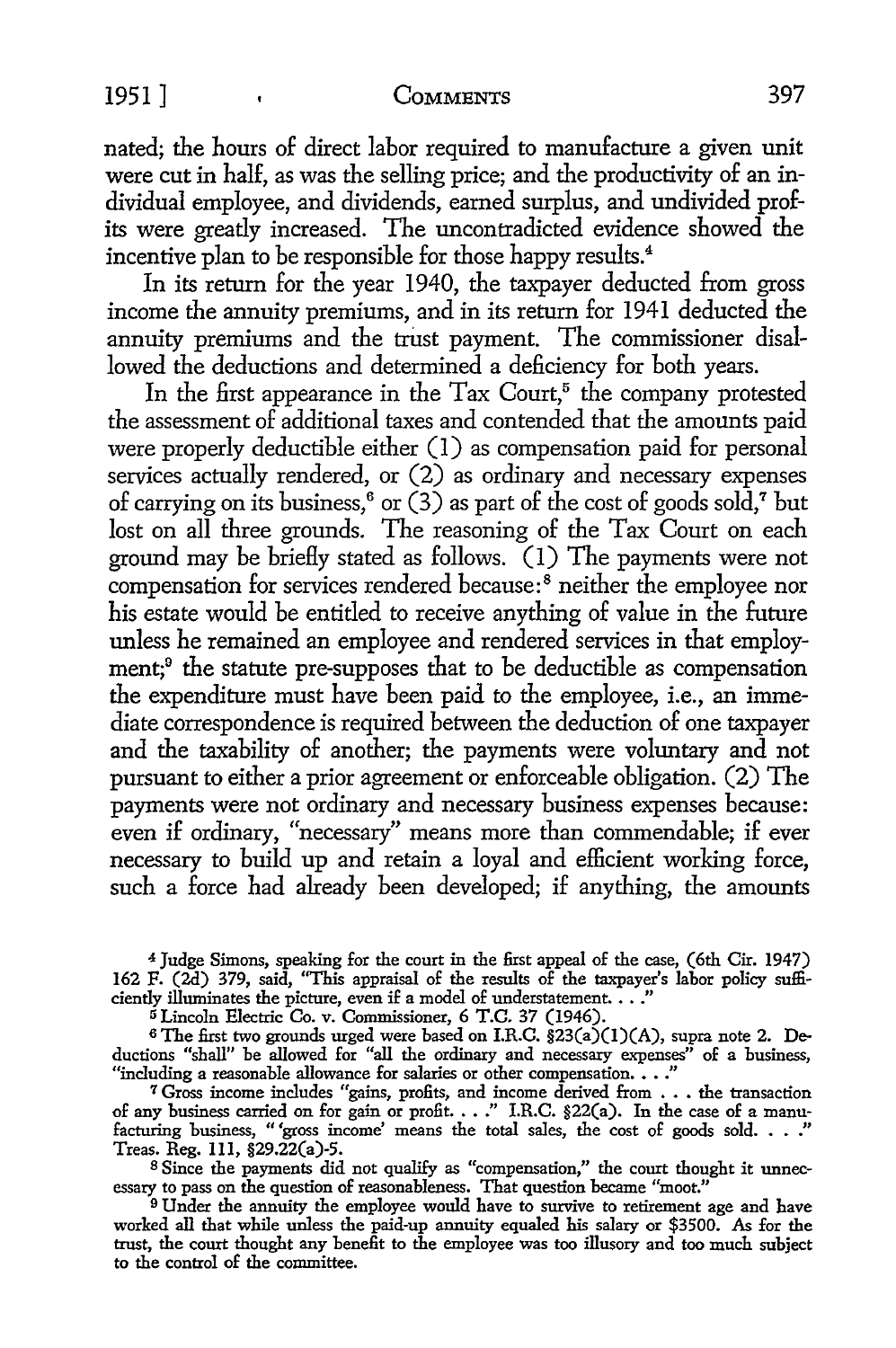were capital expenditures to insure good future relations, thus not current expenses;<sup>10</sup> the payments were for services, although not allowable compensation deductions, and therefore cannot be deducted as ordinary and necessary expenses per other provisions.<sup>11</sup> (3) The payments did not constitute an element of cost of goods sold because: they were voluntary payments made after all costs were paid and the manufacture completed; the taxpayer treated them as deductions; a contrary conclusion would mean that section 23(a) does not apply to manufacturing corporations.

On the first appeal to the circuit court,<sup>12</sup> an immediate hurdle confronting the company was the government's contention that the findings of the Tax Court were factual, that they involved accounting practices, and thus were not reviewable under the *Dobson* rule.13 The taxpayer argued that the *Dobson* case did not prevent review, and that it at any rate was not applicable in view of the more recent Federal Administrative Procedure Act.<sup>14</sup>The holding was that the act does govern review of Tax Court decisions, but the court declined to specify in what respects its review power had been enlarged, instead relying on the *Bingham* case to justify review.<sup>15</sup>

The circuit court held the payments were expenses, for the company had paid out its money and under no circumstances could it get it back. Further, it considered that the "rationalization and philosophic content"

10 Here the court cites Welch v. Helvering, 290 U.S. 111, 54 S.Ct. 8 (1933).

11 In Roberts Filter Mfg. Co., 10 T.C. 26 (1948), the Tax Court continued to maintain the position that if the payments are of the nature of compensation, but not deductible, they may not be deducted on the basis of other statutory provisions despite the previous ruling of the circuit court in the first appeal of the Lincoln case.

12 (6th Cir. 1947) 162 F. (2d) 379. Through the remainder of the text the writer uses "circuit court" in referring to the United States Court of Appeals for the Sixth Circuit.

13 Dobson v. Commissioner, 320 U.S. 489, 64 S.Ct. 239 (1943), followed in Commissioner v. Scottish American Investment Co., Ltd., 323 U.S. 119, 65 S.Ct. 169 (1944); John Kelly Co. v. Commissioner, 326 U.S. 521, 66 S.Ct. 299 (1946), and McDonald v. Commissioner, 323 U.S. 57, 65 S.Ct. 96 (1944).

14 60 Stat. L. 237 (1946), 5 U.S.C. (1946) §1101. The fighting point involved for this particular question was as to whether the Tax Court is indeed a "court" and thus not affected by the act, or whether it is a "mere independent agency."

15 Trust under the Will of Bingham v. Commissioner, 325 U.S. 365, 65 S.Ct. 1232 (1945) held that the matter of law subject to review included the application of the law to the facts, and that construction of statutory terms can raise clear-cut questions of law. The entire question of the state of the law with respect to review of Tax Court decisions is exceedingly confused, and has not been particularly clarified in practice by the 1948 amend- . ment to §ll4l(a) of the I.R.C. by which federal appellate courts are given the same right to review Tax Court decisions as they have to review district court nonjury decisions. For a treatment of the question as raised in the Lincoln case, see 18 OKLA. B.A.J. 1175 (1947) and 42 ILL. L. REV. 794 (1948).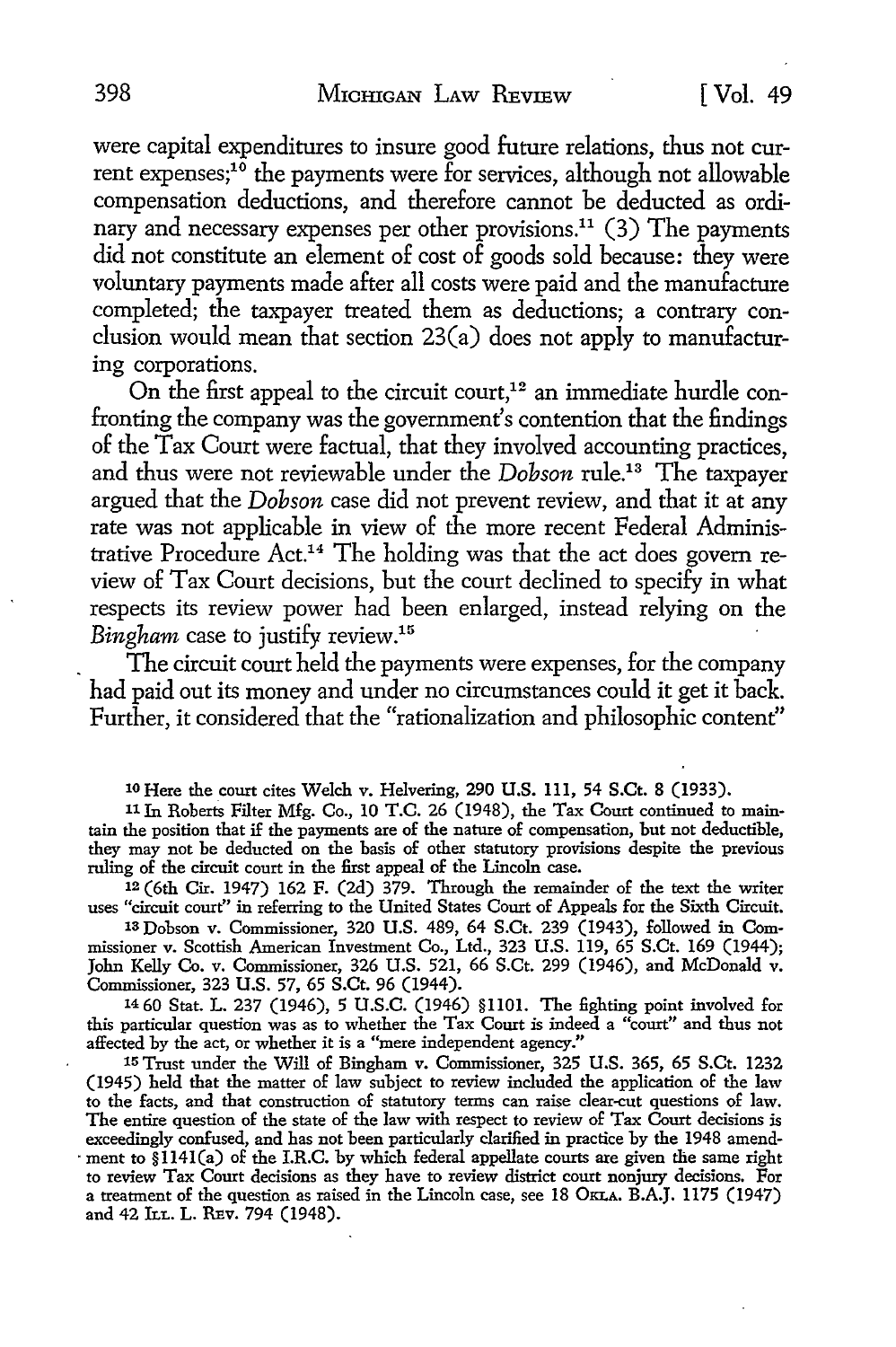of Justice Cardozo's opinion in *Welch v. Helvering*<sup>16</sup> compels a conclusion that the expenses were ordinary in view of the company's history of high incentive wages in order to avoid labor disputes and promote employee loyalty; and that the uncontradicted evidence of the company's growth and the part the plan played in it shows that they were necessary. Having so decided, the court saw no necessity for considering the other two suggested grounds for relief, and stated further that "in any event we will not be obliged to determine their reasonableness, for that is concededly within the exclusive province of the Tax Court, and it has given no consideration to it in view of its decision that

the payments were neither ordinary and necessary expenses nor compensation."17 The case was accordingly remanded for disposition in conformity with the decision.<sup>18</sup>

With the parties again in the Tax Court, the commissioner now argued that since the circuit court had decided that the payments were ordinary and necessary expenses but had refused to consider whether they represented compensation, and if so, reasonable compensation, the Tax Court should therefore decide the crucial issue, i.e., the reasonableness of the payments as compensation. However, the Tax Court thought itself precluded from considering reasonableness since the opinion and mandate were pointed towards deductibility without reference to compensation, and the issue of reasonableness arises only in connection with compensation.<sup>19</sup> This time the diligent commissioner appealed.

On the second appeal,<sup>20</sup> the circuit court was required to interpret its first opinion. The court rejected the commissioner's contention that

16 290 U.S. 111, 54 S.Ct. 8 (1933), where the taxpayer's payments were for the purpose of creating good will for a new venture, instead of retaining existing good will, and thus were of the nature of capital outlays. At 113-114 Cardozo said, "Now, what is ordinary, though there must always be a strain of constancy within it, is none the less a variable affected by time and place and circumstance. • • • The expense is an ordinary one because we know from experience that payments for such a purpose • • • are the common and accepted means of defense against attack. • • • The situation is unique in the life of the individual affected, but not in the life of the group, the community, of which he is a part."

<sup>11</sup>(6th Cir. 1947) 162 F. (2d) 379 at 382.

18 It is perhaps significant that when confronted with a similar problem only a few months later, the Tax Court in Roberts Filter Mfg. Co., 10 T.C. 26 (1948), respectfully but specifically refused to follow the circuit court. At p. 36 the Tax Court said, "With all due deference to the Circuit Court, we adhere to the views we expressed in our decision in the cited [Lincoln] case and prefer to follow that decision here."

<sup>19</sup> Lincoln Electric Co., P-H Tax Ct. Memo. Dec.  $147,320$  (1947). The commissioner now allowed the 1940 payments.

20 (6th Cir. 1949) 176 F. (2d) 815.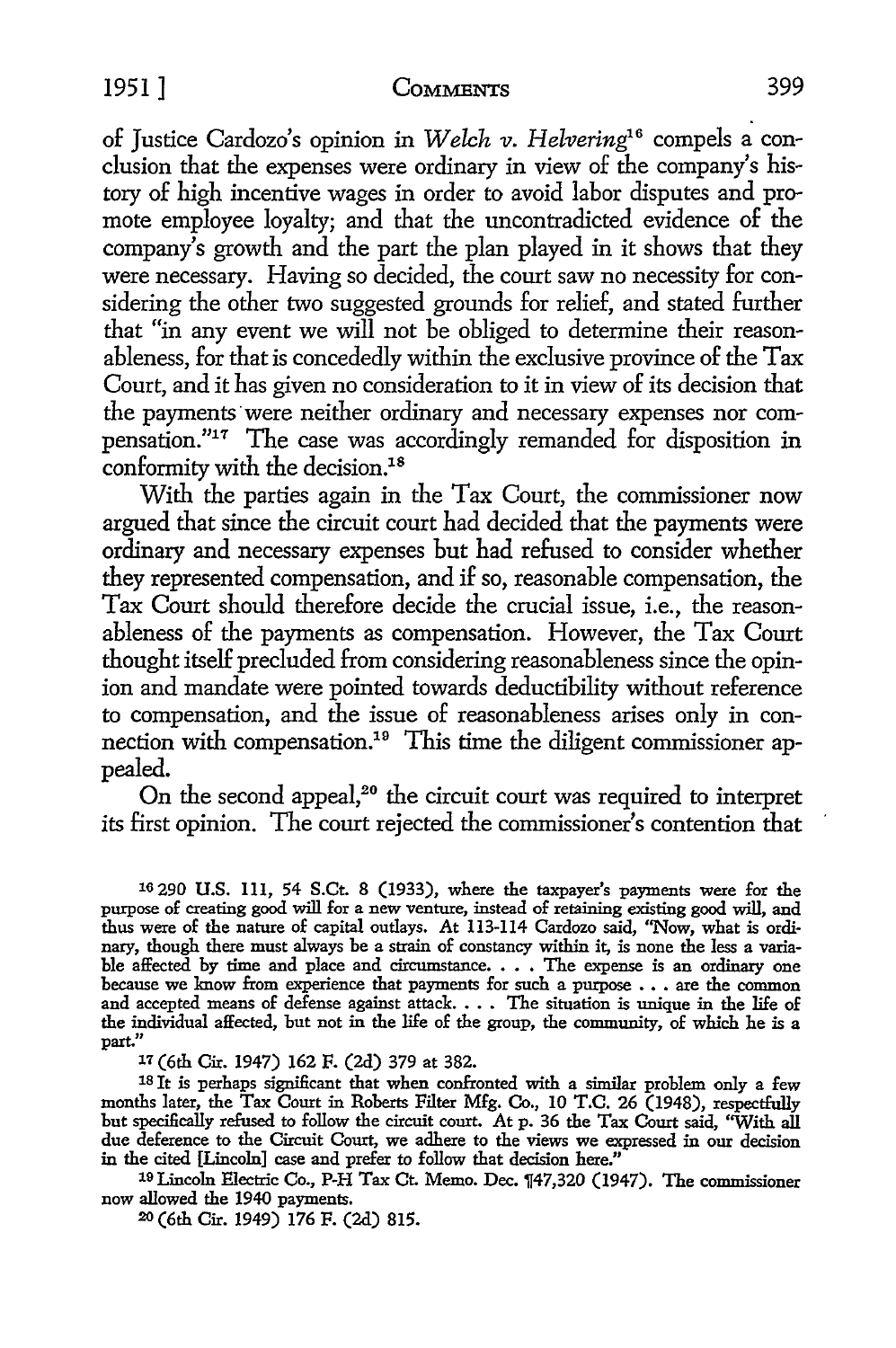although the payments were ordinary and necessary expenses they were also compensatory in nature and so limited to a reasonable amount. It stated that the deduction it had authorized was based on the broader ground of ordinary and necessary expenses, which would include items not of a compensatory nature, such as rent, advertising, transportation, repairs and other operating charges. As to them, there is no express statutory provision limiting them to a reasonable amount as there is for payments of compensation for personal services.<sup>21</sup> However, the court added, "... the element of reasonableness is inherent in the phrase 'ordinary and necessary.' Clearly it was not the intention of Congress to automatically allow as deductions operating expenses incurred or paid by the taxpayer in an unlimited amount."<sup>22</sup>

Its former opinion was not an order to allow the deductions in full, but rather that the Tax Court was wrong in holding as a matter of law that the payments were not of the nature and character to qualify them as ordinary and necessary business expenses. Therefore, since business expenses must be reasonable in amount; the fact question of reasonableness is for the Tax Court to decide.<sup>23</sup>

After ten years of bitter litigation, the case is now again in the Tax Court, this time for hearing and determination solely on the question of reasonableness of the expenses.24

#### II

#### *Some Collateral Points of Interest Raised by the Case*

The taxpayer's argument, rejected by the Tax Court at the original trial and never again considered, that his payments to the annuity and trust must be allowed as part of the cost of goods sold,<sup>25</sup> as a matter of statutory construction and as a constitutional right, deserves some attention. As a matter of statutory construction, while the starting point

21 LR.C., 26 U.S.C.A. (1948) §23(a)(l)(A), quoted supra note 2.

<sup>22</sup>(6th Cir. 1949) 176 F. (2d) 815 at 817.

23 Judge Allen dissented on two grounds: one, that the conclusion reads into the statute a limitation which does not exist there, and two, that the judgment in effect grants a rehearing of a case in which final judgment had been rendered and from which no review proceedings were prosecuted.

<sup>24</sup>Memorandum and Order of the Tax Court dated August 8, 1950, Docket No. 1296. Previously , the United States Supreme Court had denied taxpayer's application for certiorari to review the circuit court's decision in· the second appeal. Lincoln Electric Co. v. Commissioner, 338 U.S. 949, 70 S.Ct. 488 (1950).

25 The application of this principle of course would not account for the payments in their entirety, but only to the extent that they were made on account of those directly or indirectly engaged in the production of goods, a presumably ascertainable figure.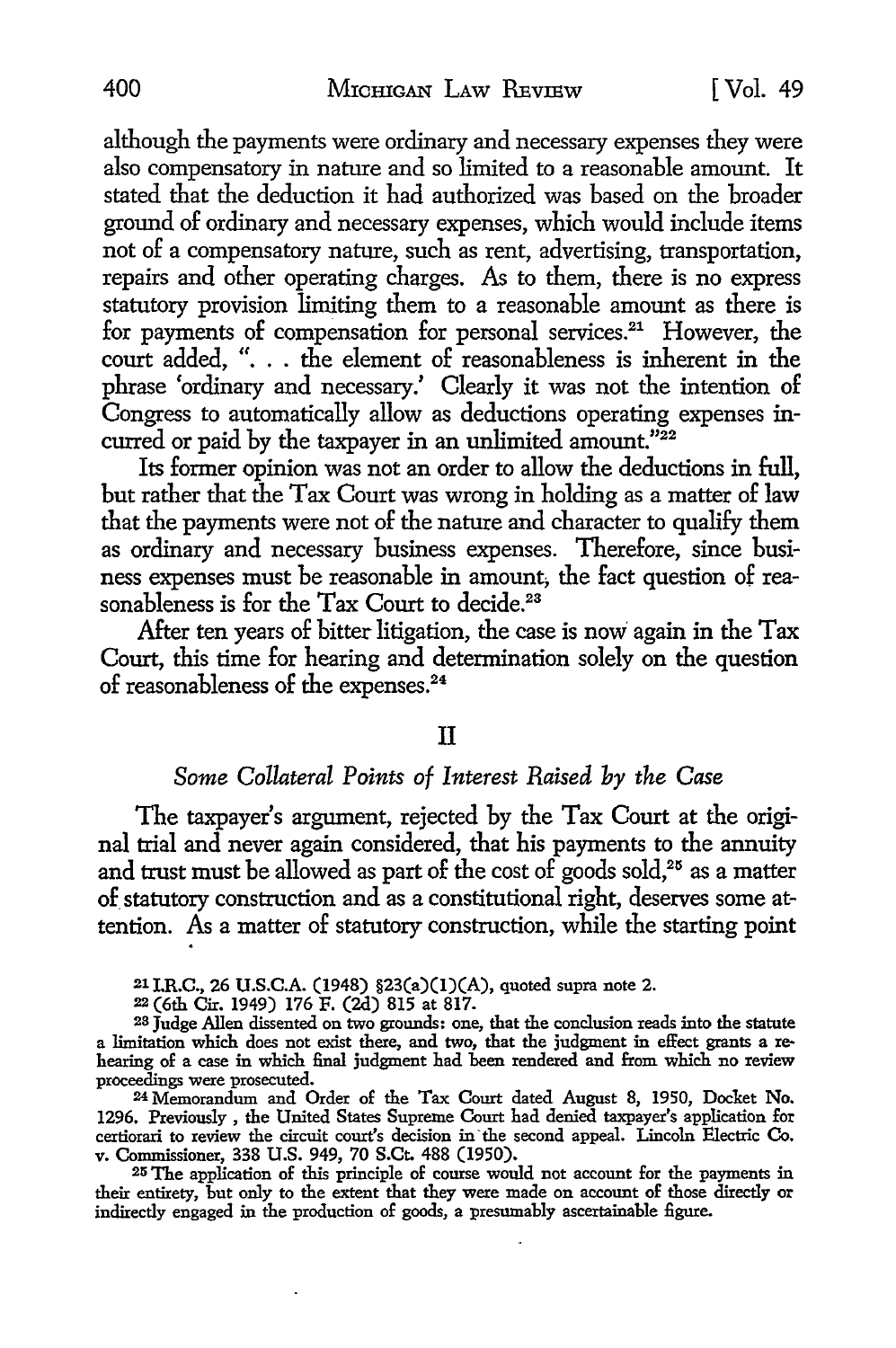of all income taxation is gross income,<sup>26</sup> total receipts do not constitute gross income, if the command of the regulation concerning manufacturing businesses is *to* be followed.27 That is, before there can be any income at all, the taxpayer must recoup its cost or investment in the goods it sells and out of which arises its income.<sup>28</sup> It is from this profit or income that various deductions are allowed by section 23.

In *Woodside Acres Inc. v. Commissioner*,<sup>29</sup> the issue was whether the cost of goods sold, the produce of a dairy herd, was *to* be taken into account in computing gross income, or whether it was to be treated as a deduction from gross income. The point was important, for if more than twenty per cent of the taxpayer's "gross income" came from the dairy farm, it would not be subject to a deficiency as a personal holding company. The Board of Tax Appeals held the disputed costs to be a part of the costs of goods sold, and that they were to be taken into account in arriving at gross income.<sup>30</sup> The Court of Appeals for the Second Circuit affirmed,<sup>81</sup> but there is very little other authority.<sup>82</sup>

26 I.R.C., 26 U.S.C.A. (1948) §22(a). In connection with this whole problem, three categories of income can be distinguished: (1) gross receipts; (2) gross income (gross receipts less cost of production); (3) net income (gross income less deductions). Congress does not purport to tax gross receipts. If it did, or could, we would see the curious result of Corporation A, with \$1,000,000 gross receipts and \$900,000 expenses, paying a much larger tax than Corporation B with \$150,000 gross receipts and \$50,000 expenses although the net income of both corporations is exactly the same. Congress could levy an ungraduated excise tax on gross receipts, but that is not to be confused with an income tax.

27 In the case of a manufacturing business, " 'gross income' means the total sales, **less**  the cost of goods sold •••• " Treas. Reg. 111, §29.22(a)-5. Section 23(a) of the **I.R.C.**  deals only with "deductions from gross income." Ordinarily it makes no difference whether a given payment is taken into account in computing gross income under §22(a) or is taken as a deduction from gross income under §23(a). In either case the net taxable income will be the same. But Lincoln argued that there may be times when it is important to keep the distinction in mind, for whether or not a thing is correctly called gross income may be decisive as to the nature of a taxpayer's liability.

<sup>28</sup> MONTGOMERY, AUDITING THEORY AND PRACTICE, 5th ed., 203 (1940); KESTER, PRINCIPLES OF ACCOUNTING 492-4 (1936).

20 (2d Cir. 1943) 134 F. (2d) 793.

30 "Congress, as a matter of grace, has allowed some specific deductions under section 23. If it has allowed a deduction for some item which is in fact a part of the cost of production, the allowance of the deduction would not change the character of the item and the amount should, nevertheless, be subtracted from gross receipts in determining gross income from the business operation." Woodside Acres, Inc., 46 B.T.A. 1124 at 1127 (1942).

31 Woodside Acres, Inc. v. Commissioner, (2d Cir. 1943) 134 F. (2d) 793. The cost probably would have been deductible under section 23(a), but evidently the court felt the items had to be taken into account in arriving at gross income under section 22(a). **At**  least a tacit acceptance of this reasoning is indicated by the form adopted by the Department of Internal Revenue for taxpayers' returns, for Schedule C of Form 1040 distinguishes between cost of goods sold and other business deductions. The net profit of the business is then carried forward as income.

32 See 1 MEnTBNs, I.Aw OP FEDERAL INcoME TAXATION §5.10 (Supp. 1949).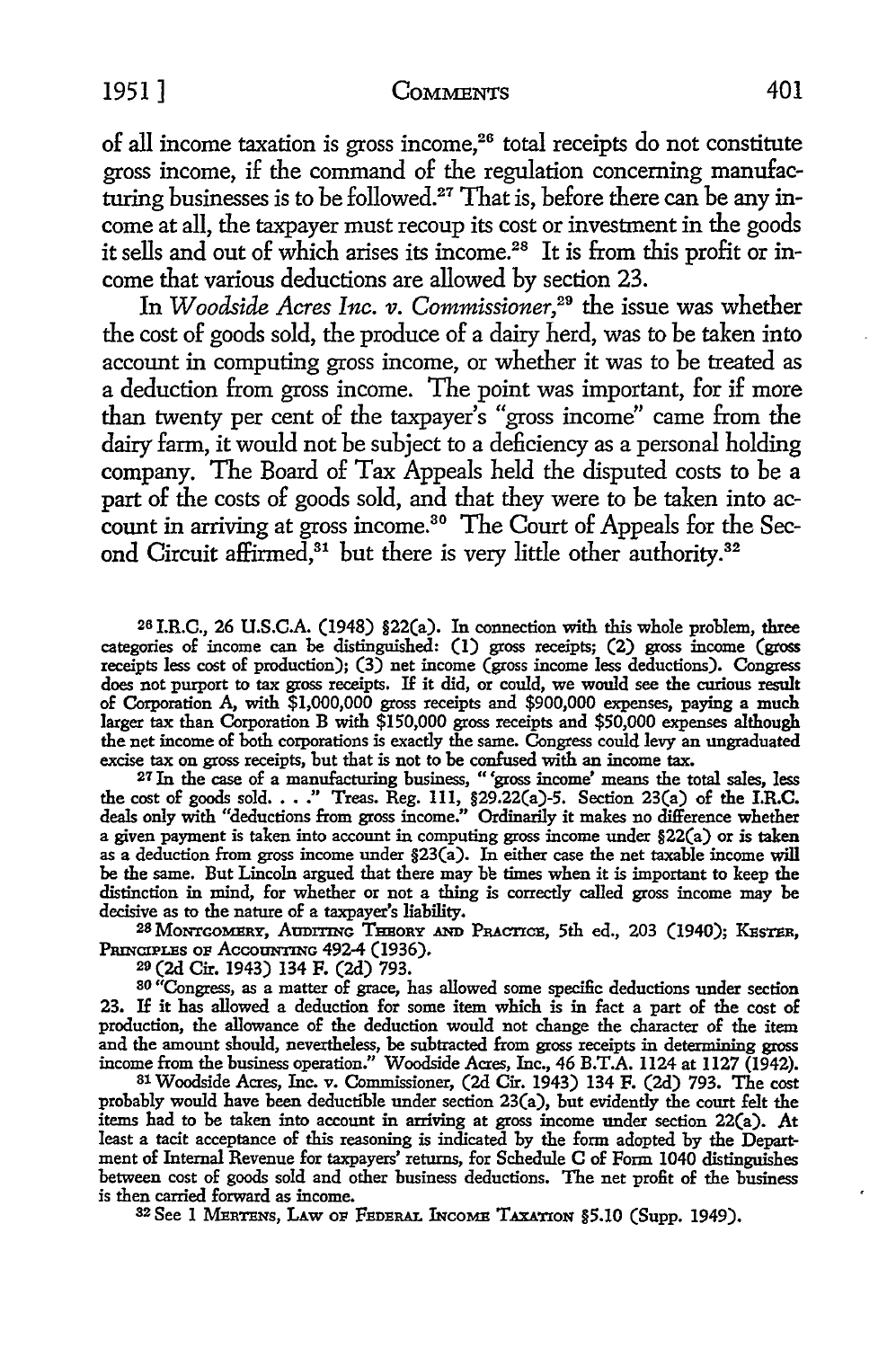As for the matter of constitutional right, the question whether Congress can constitutionally tax gross income or only net income is not necessarily involved. Congress has never attempted to tax gross receipts; but even assuming that it can, and that it need allow no deductions whatever,<sup>33</sup> still there can be no income, however called, from the production and sale of goods until the taxpayer's cost of producing those goods is first recovered. 34 It is at least arguable that to permit the commissioner to disallow a part of the cost of producing the goods from the sale of which the income arises would be to that extent not to tax income but to lay a capital levy,<sup>35</sup> no matter how broadly section  $22(a)$ is construed.36

Another collateral question of interest is that of the tax consequences under present tax law<sup>37</sup> when an employer contributes money to provide retirement annuities at a later date, or for some similar pur-

33 *As* Lincoln's brief points out, it is only on this basis that the relatively recent doctrine that deductions are a matter of legislative grace has any meaning. New Colonial Ice Co., Inc. v. Helvering, 292 U.S. 435, 54 S.Ct. 788 (1934). If Congress can tax gross income, then Congress can deny all deductions, or as a matter of legislative grace allow so much or so little as it chooses. Another question however is whether Congress intended deductions to be narrowly construed. The intent found in the statutes is clearly to tax only net income, and it would seem that deductions are just as important, and no more narrowly to be construed than the inclusions. See Griswold, "An Argument Against the Doctrine That Deductions Should be Narrowly Construed as a Matter of Legislative Grace," 56 HARV. L. REV. 1142 (1943). The company accepted the doctrine, however, but asserted that costs incurred in the production of goods for sale stand on a different footing. The taxpayer's argument with respect to the particular expenditures in question would gain weight if he could show they were part of "direct costs," as opposed to "indirect."

34 Only income can be taxed, which was defined in Eisner v. Macomber, 252 **U.S.**  189, 40 S.Ct. 189 (1920) as "gain derived from capital, from labor, or from both combined . . . [including] profit gained through a sale or conversion of capital assets. . . ." The controversy over Macomber has raged only over the question whether what was held not to be income could in fact be treated as income, and not at all over the proposition that what is not income cannot be taxed as income.

35 It would at least raise the question of Art. I, §2, cl. 3, of the Constitution, requiring apportionment for a direct tax on property. Pollock v. Farmers' Loan & Trust Co., 157 U.S. 429, 15 S.Ct. 673 (1895). Due process arguments under the Fifth Amendment are also logical.

36 Professor Magill has said: "This line of decisions, from Doyle v. Mitchell Bros. Co. [247 U.S. 179, 38 S.Ct. 467 (1918)] down to date, indicates that the term 'income' does not mean total gross receipts from the sale of property. . . . It would seem clear to the ordinary person that only the gain over the original cost is income. The Court has adopted the same view. Hence, the cost of goods sold must be allowed as a deduction from gross receipts in arriving at the income which is subject to tax under the [16th] amendment and the revenue laws." MAGILL, TAXABLE INCOME, rev. ed., 359 (1945).

<sup>37</sup>The Lincoln decision of course related to years prior to the 1942 amendments, Revenue Act of 1942, 56 Stat. L. 798 (1942), so that the currently important sections 23(p) and 165 did not apply.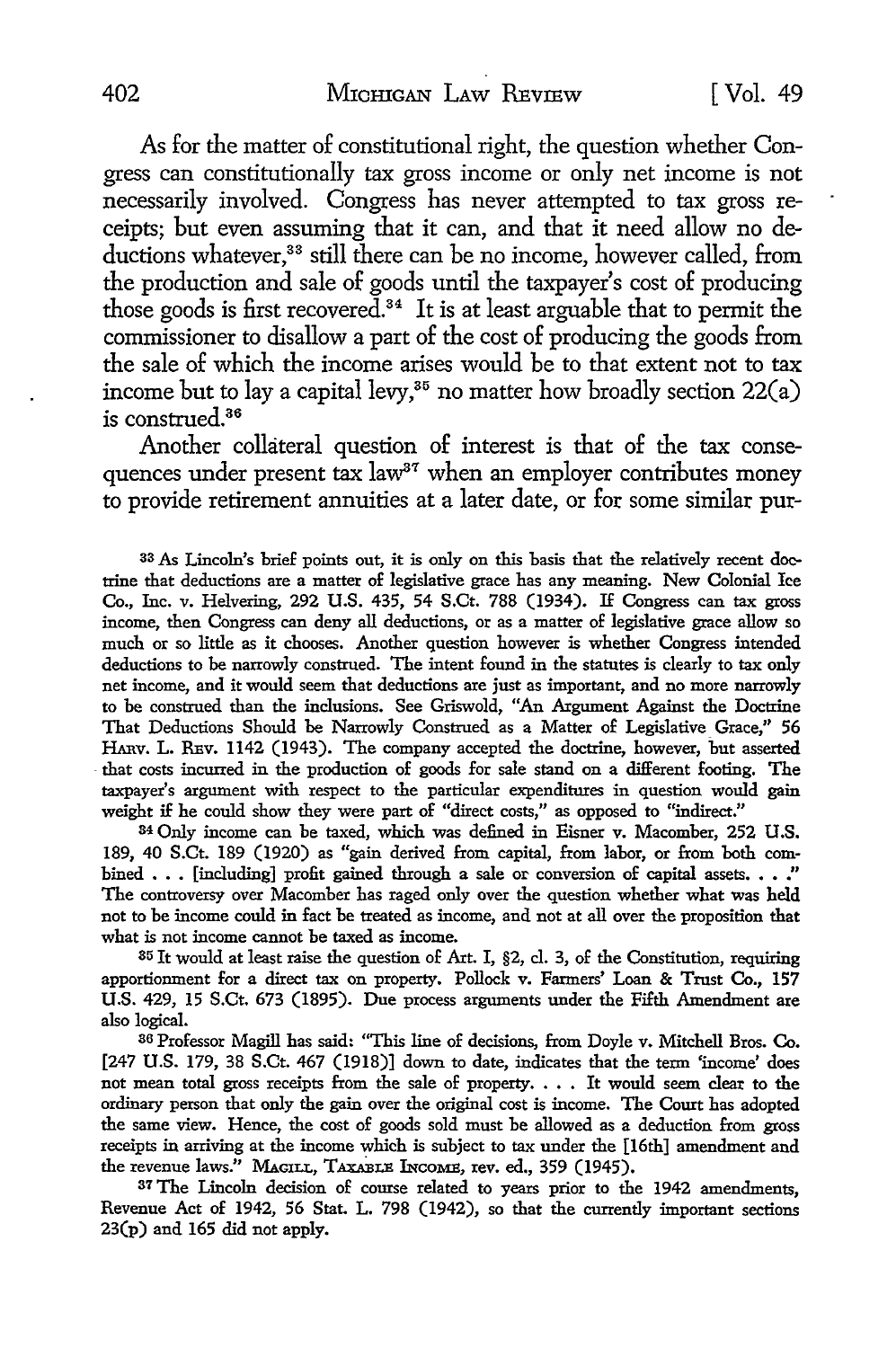pose,38 and the rights of the employees are not fully vested.39 The commissioner may argue, even though the contributions are beyond recall by the employer, that they are not deductible as a business expense or as compensation if the rights therein of the employees are subject to sufficient contingencies.<sup>40</sup> The reception of the Tax Court to this position apparently depends upon the volume of the bundle of rights the employees possess.<sup>41</sup>

The original decision of the Tax Court in the *Lincoln* case cast some doubts as to deductions even under a plan qualified under the 1942 amendments, where the benefits were contingent on survival and continued employment, since section  $23(p)$  requires a satisfaction of  $\gamma$  section 23 $(a)$ , and the Lincoln payments were held not to qualify under section  $23(a)$ .<sup>42</sup> The regulations issued under the 1942 amendments specifically provide that a retirement plan may provide forfeitable or nonforfeitable benefits,<sup>43</sup> and Mimeograph 6021, hurriedly issued by, the Bureau, sufficiently took care of that issue.<sup>44</sup>

A few observations as to a requirement of reasonableness of payments under the type of plans in question is in order. The regulations provide that a contribution to be deductible must, when added to other

38 It is clear that the annuity or trust "payments" must be actually contributed. Mere b.ook accruals of contingent future liabilities are not deductible. Caxton Printers, 27 B.T .A. 1110 (1933), and cases cited in Wilcox Investment Co., 3 T.C. 458 (1944). For a discussion of contributions to a trust exempt under § 165, see K. R. CLARK, PROFIT SHARING AND PENSION PLANS, c. 2 & 3 (1946).

<sup>39</sup>Briefly, if all the employee needs to do (once the contribution is made) to receive it is to wait until a certain age, or a period of time, or until separation from service, his rights would seem to be fully vested and "nonforfeitable." Treas. Reg. 111, §29.165-7. However, the word is yet to be delimited.

40 See 7 INST. FED. TAX. 80 (1949) note 4, for a list of cases.

41 7 INsT. FED. TAX. 80 (1949) analyzes the factors which have influenced the Tax Court.

42 In 1942, Congress expressly said that the deductions were no longer to be taken under section 23(a). In the new section, 23(p), it said that payments under such plans "shall not be deductible under sub-section (a), but shall be deductible, if deductible under sub-section (a), without regard to this sub-section, under this sub-section, but only to the following extent. . . ." Cutting through this draftsmanship, the translation seems to<br>be: . . . "Shall no longer be taken under 23(a), but hereafter shall be allowed only under the new 23(p) provided they are payments of a kind which satisfy not only the requirements of the new 23(p) but also the requirements of 23(a)." I.R.C., 26 U.S.C.A. (1948)  $$23(p)(1)$ .

<sup>43</sup> The Treasury Department had urged Congress to provide that a contribution must be vested in the employees before an employer was entitled to deduction, but that recommendation was not approved as far as qualified plans are concerned. 7 INST. FED. TAX. 80 (1949).

44 INT. REV. BUL., 1946-2 Cum. Bul. 43. ". . . vesting . . . is not necessary to meet the applicable requirements of  $165(a)$ ... and, where such requirements are met,  $\dots$ the contribution may be considered as ordinary and necessary expenses and as compensation for services actually rendered. • . ." But discounting may be required for forfeitures.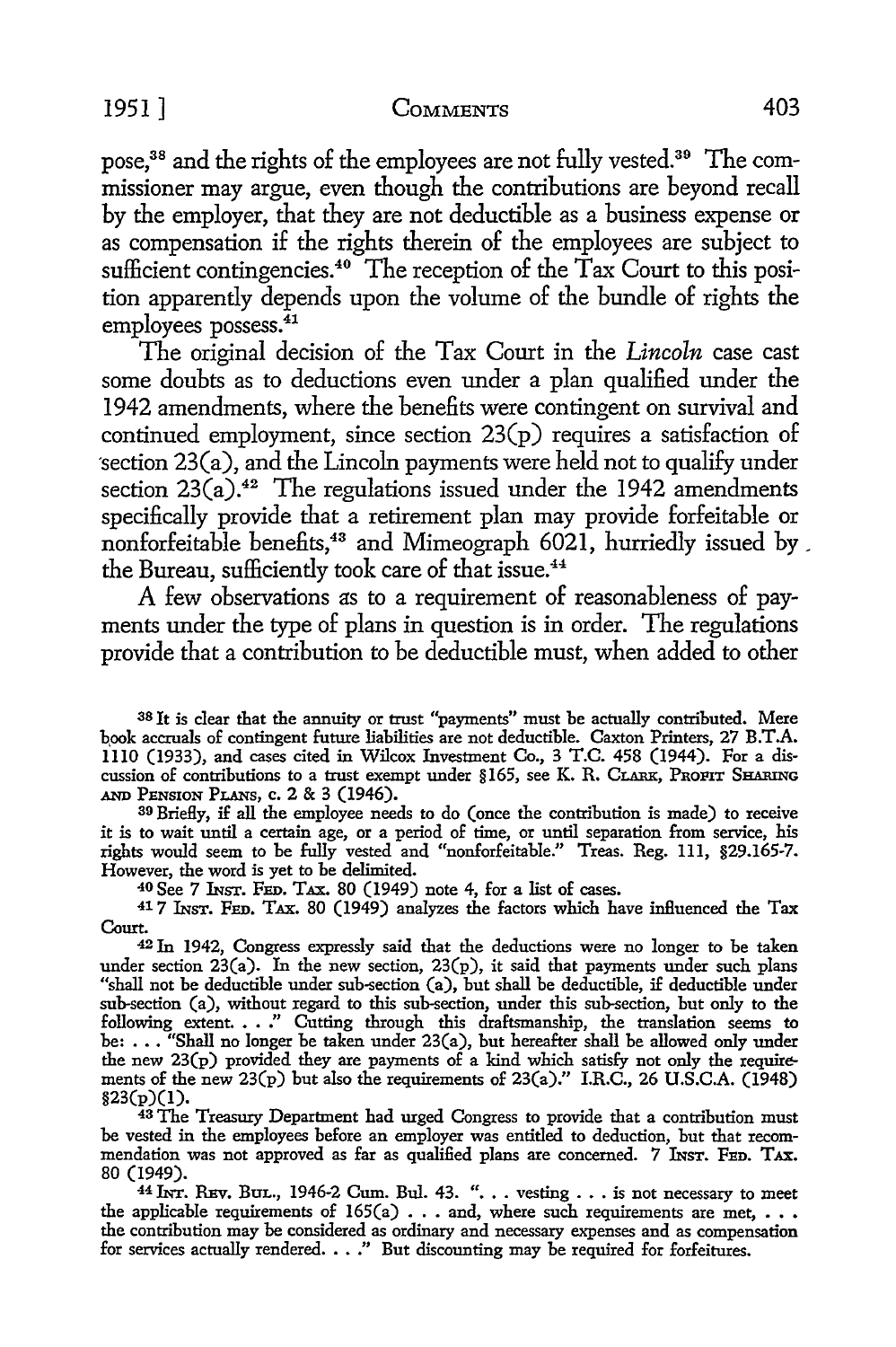compensation, be reasonable in amount.<sup>45</sup> On the first remand of the *Lincoln* case, the Tax Court, although reversed on the point, thought that the question of reasonableness arises only in connection with compensation, and that the circuit court wanted to allow a deduction without reference to compensation. Yet in the *Roberts* decision.<sup>46</sup> the Tax Court held that if the payments are intended as compensation, the tests of compensation may not be ignored and the amounts deducted under another provision.

There is nothing specific in the legislative history of the Revenue Act of 1942 to indicate whether the test of reasonableness is applicable to deferred benefits. However, the pension provisions of the act do set up restrictions interrelated to section  $23(a)$ ,<sup>47</sup> and attempt a comprehensive coverage of situations involving deferred receipt of compensation. Section  $23(p)(1)(d)$  allows the employer a deduction, where contributions are made to a nonexempt trust, only if the rights of the employees are nonforfeitable. This section seems to deal with deferred compensation plans, and the Tax Court apparently feels that the section cannot be avoided by arguing that the deferred and forfeitable amounts are not compensation.

#### III

#### *The Merits of the Holding on the Principal Issue. Must "Ordinary and Necessary" Expenses Also be "Reasonable"?*

The term "reasonable" can of course be considered in two ways, reasonable as a class or kind of expense, or reasonable in amount. It is evident that in the Sixth Circuit, at least, a business expense to be deductible must be not only "ordinary and necessary" as the statute expressly commands, but also can be deducted only to the extent that it is reasonable in amount. The merits of this position should be examined.

The original income tax acts provided for the deduction of ordinary and necessary expenses.<sup>48</sup> A provision for "reasonable" compensation appeared for the first time in the Revenue Act of 1918,<sup>49</sup> and this particular area of the act has remained constant since that time. It may be ar-

48 38 Stat. L. 167, 172, §§II B & G(b) (1913).

49 40 Stat. L. 1066, 1077, §§214(a)l, 234(a)l (1919).

<sup>45</sup>Treas. Reg. 111, §29.23(p)-I.

<sup>46</sup> Roberts Filter Mfg. Co., IO T.C. 26 (1948).

<sup>47</sup> Supra note 42. H the reference is to "compensation" as used in 23(a), then it would seem to be limited to reasonable amounts. Of course if one follows the rule of the Sixth Circuit, there is a ''limit" of reasonableness even though this interrelation is to the business expenses contemplated in 23(a).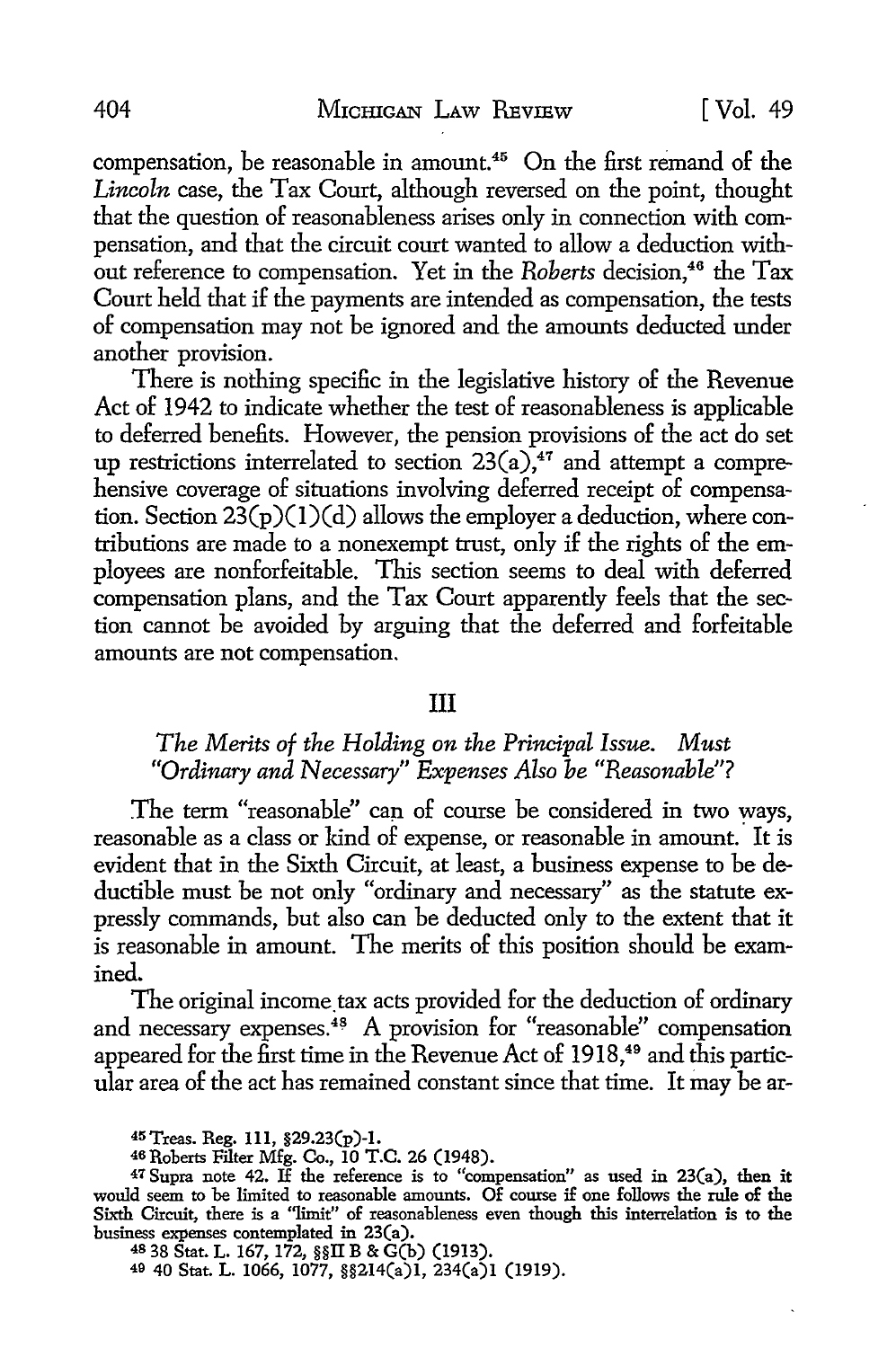gued that Congress thought it had not provided a test of reasonableness for business expenses, and that the 1918 revision was intended to change the allowable limits for deduction for one item only, i.e., compensation, and to leave other deductions intact. Also, businessmen and their lawyers have operated for over thirty years believing they would not have to show reasonableness if they could show their business expenses to be ordinary and necessary.

To be sure, "extraordinary, unusual, and extravagant'' amounts may be a badge to show that an expenditure is not what it purports to be, as pointed out in the *Botany* case.50 Similarly, in *Limericks, Inc. v. Commissioner,* 51 relied on by the commissioner in the *Lincoln* case, the Tax Court and the Court of Appeals for the Fifth Circuit agreed that certain rent payments were not deductible because they were in fact distributions of dividends in the guise of rent. And in *Stanley Imerman,* the Tax Court reversed the commissioner's ruling that a rent payment exceeded a reasonable amount, saying, "Rent paid or incurred during the taxable year is an allowable deduction and the fact that the amount thereof may have been high or low, when considered in the light of current conditions, does not of itself change or affect the amount of the deduction to which the taxpayer is entitled."52 However, the commissioner was not precluded from determining the true nature of the disputed payments, i.e., whether or not a gift.

It may be that some of the controversy presently raging is simply a beating of straw men. It may be, as the Government contended in its brief, that "the short answer to all this is that such a difference [between class or kind and amount] does not exist; an expenditure which exceeds a reasonable amount cannot be classified as an ordinary and necessary expense, to the extent that it exceeds reasonable limitations." It may be that if an "extraordinary, unusual, and extravagant'' amount may be held not to be ordinary and necessary and thus not deductible, then an expense "unreasonable" in amount may be nondeductible, not because of a new or different test of reasonableness, but simply because unrea-

<sup>50</sup> Botany Worsted Mills v. United States, 278 U.S. 282, 49 S.Ct. 129 (1929).

<sup>517</sup> T.C. 1129 (1946), affd. (5th Cir. 1948) 165 F. (2d) 483.

<sup>52 7</sup> T.C. 1030 at 1037 (1946). The Lincoln Co. offered other proof that the test of reasonableness of amount is applicable only in the case of compensation. See Reg. Ill, §29.23(a) and its various sub-paragraphs. For instance, as for traveling expenses, the context of Reg. Ill, §29.23(a)-2 indicates that there is a limitation on the class or kind of expense which is to be allowed, but not upon the amount which the traveler considers proper to spend. A careful reading of Commissioner v. Flowers, 326 U.S. 465, 66 S.Ct. 250 (1946) seems to bear out the above statement. The I.R.C. itself, §23(a)-1 says there "shall" be allowed, "all the ordinary and necessary expenses. . . ."